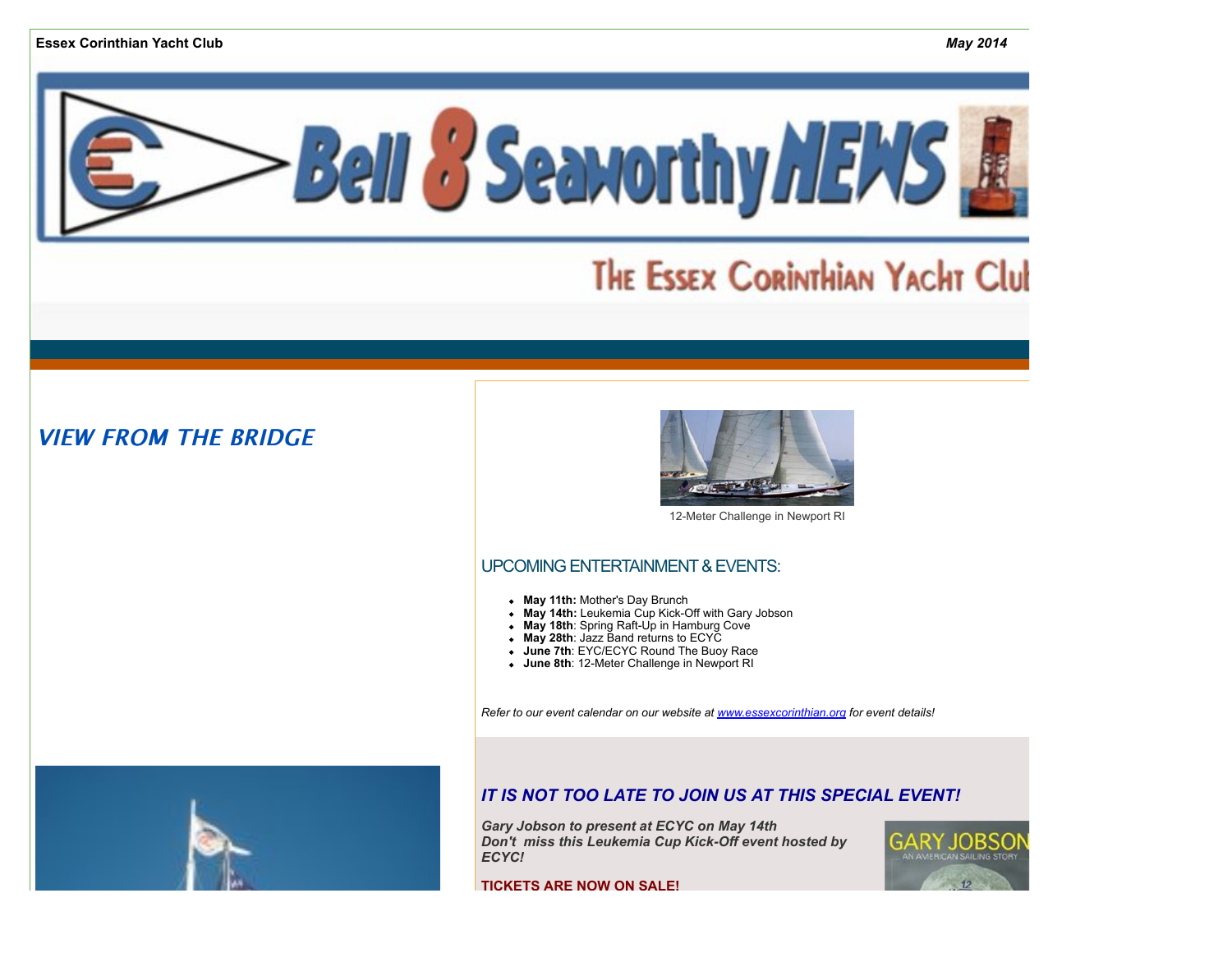

## *Dear Friends,*

As mooring balls start to dot Essex Harbor, boats begin to fill the slips and the days lengthen noticeably, we know it won't be long before our primary season is here. The Club is really starting to pick up momentum as April winds down and we look towards May. The dining room was abuzz today (a Wednesday) during lunch - a sure sign that we've left winter far behind. As these signs lift our spirits, though, our club community is saddened at the recent loss of two dear members; Past Commodore Leslie Sullivan and Danny Wolff. Our Club Burgee will be flown at half staff in honor of their lives and their strong connections to our club community.

Our Spring Commissioning Ceremony and New Member Reception were held April 5th (a little early this year) under clear skies and bright sunshine. I couldn't help but think the look and feel of the stunning day was a harbinger for a great 30th year for club. Many thanks to all who came out to support the club and especially to our Club Chaplain, Dan Taylor-Stypa, and to our Bugler, Past Commodore Ed Birch, who really made the commissioning a memorable one.

Your Board of Governors has been hard at work planning the events that will shape our 2014 club experience, while thinking strategically about the future sustaining our mission of fellowship while positioning ourselves to take advantage of opportunities for improvement and advancement. A subtle change that we've instituted, but one that will return real benefit to our members, is a new facility rental rate structure that will dramatically reduce the expense of renting the club facility. Our aim is to make it painless for our members to use the club facilities to mark their special life events, and in the process expose our great facility and setting to like-minded guests who might consider membership. You'll see more about this in other areas of this Bell 8 Edition.

Looking ahead at the calendar, there is already much to see and do at the club. A special Mother's Day Brunch is not to be missed on May 11th. Continuing our tradition of bringing high profile speakers to our club, Gary Jobson will join us on Wednesday evening, May 14th to give a talk on his career and last year's stunning Americas Cup victory for the USA. The talk will kick-off fundraising for LLS and be followed with a cocktail reception and book signing with Gary. See the notice below for further information and tickets. The Corinthian Café will serve a late supper following the event. Sunday, May 18th is our spring raft up to be held in Hamburg Cove and the first weekend in June will feature a Round the Buoys, just-for-fun regatta with ECYC, plus the 12 Meter Newport Challenge.

This winter, three couples, Mark and Suzette Bavolack, Bob and Gail West, and Bob and Audrey Chase visited Maui, Hawaii (separate trips). Mark and Suzette sent back a photo of ECYC's burgee hanging proudly in the Lahania YC, while Bob and Gail returned with one of Lahania YC's bright red burgees to be displayed in our clubhouse. Bob and Audrey shared their experience with us in a short description. Thanks very much to all three couples for making ECYC part of their travel plans!

See "Burgee of the Month" section for more details!

**2013 Cross Sound Challenge Racers:** 

#### Go to

[www.essexcorinthian.org/leukemia-cup-regatta-2014.html](http://r20.rs6.net/tn.jsp?e=001emzWmt_IhciFXI8C8einlwy10vlqjxsfyQ8tP2P4Hg2Nv1Y8vpGu5nY1f9ZN0_gee08PpT5w5YDgXzPFndBOO04QSZqPfIhP-TNbA_PpiT4NYZlo8QEyq62jutK__Ow6wnD_JmlbUeBgWSzFqZo1D0NJ6Lh2D9Eu) to order your tickets (sorry, tickets are not available directly from ECYC as this is a LLS-sponsored event, albeit hosted at ECYC).

Or you can call LLS at (203) 665-1400 or email leukemiacupregatta\_ctm@LLS.org for more information!

**TICKETS ARE NOW ON SALE!**

**PLEASE BE ADVISED THAT THE EVENT IS OPEN TO THE PUBLIC! TICKETS ARE LIMITED!**



# *Galley News:*



## **UPCOMING SPECIAL OCCASIONS AT THE CORINTHIAN CAFE:**

*Cinco De Mayo Dinner Specials,* Friday, May 2nd (menu posted on our website)!

### *Mother's Day Brunch May 11th*

Coastal Cooking Company (aka "The Corinthian Café") is offering a great selection of brunch dishes for your enjoyment. There will be two seatings to accommodate everyone, the first one at 11:00 am, the second at 1:00 pm. For reservations and more information, please contact Monique at monique@coastalcookingcompany.com.

## **Spring Galley Hours:**

Wednesday through Saturday Lunch - 11:30 am - 2:00 pm Sunday Brunch - 11:00 am - 2:00 pm (may be extended on special occasions)

Friday Night Dinner Service - 5:30 pm - 9:00 pm

# *More Galley News:*

We hope you've been enjoying some of the mouth-watering food provided by Coastal Cooking Company this Spring. The Caribbean Night spread, last month's Friday Night Italian Special and Easter Sunday Brunch are STILL being talked about. But, a typical Friday night showcases an infectious, happy vibe as the Dining Room fills with eager diners enjoying the ECYC camaraderie.

The Club is fortunate to have a talented kitchen staff. And it takes all of us supporting the Galley through its standard and special event food services, as well as its catering business to help it flourish.

*Did you know ...*

<sup>•</sup> That you are directly supporting the ECYC when you choose to dine at the club? That's because  $8.8\pm 0.00$  of the charge is paid to the club as a usage fee. A usage feed (at varying rates depending rates depending rates depending rates depending rates depending rates of  $\sim 0.00$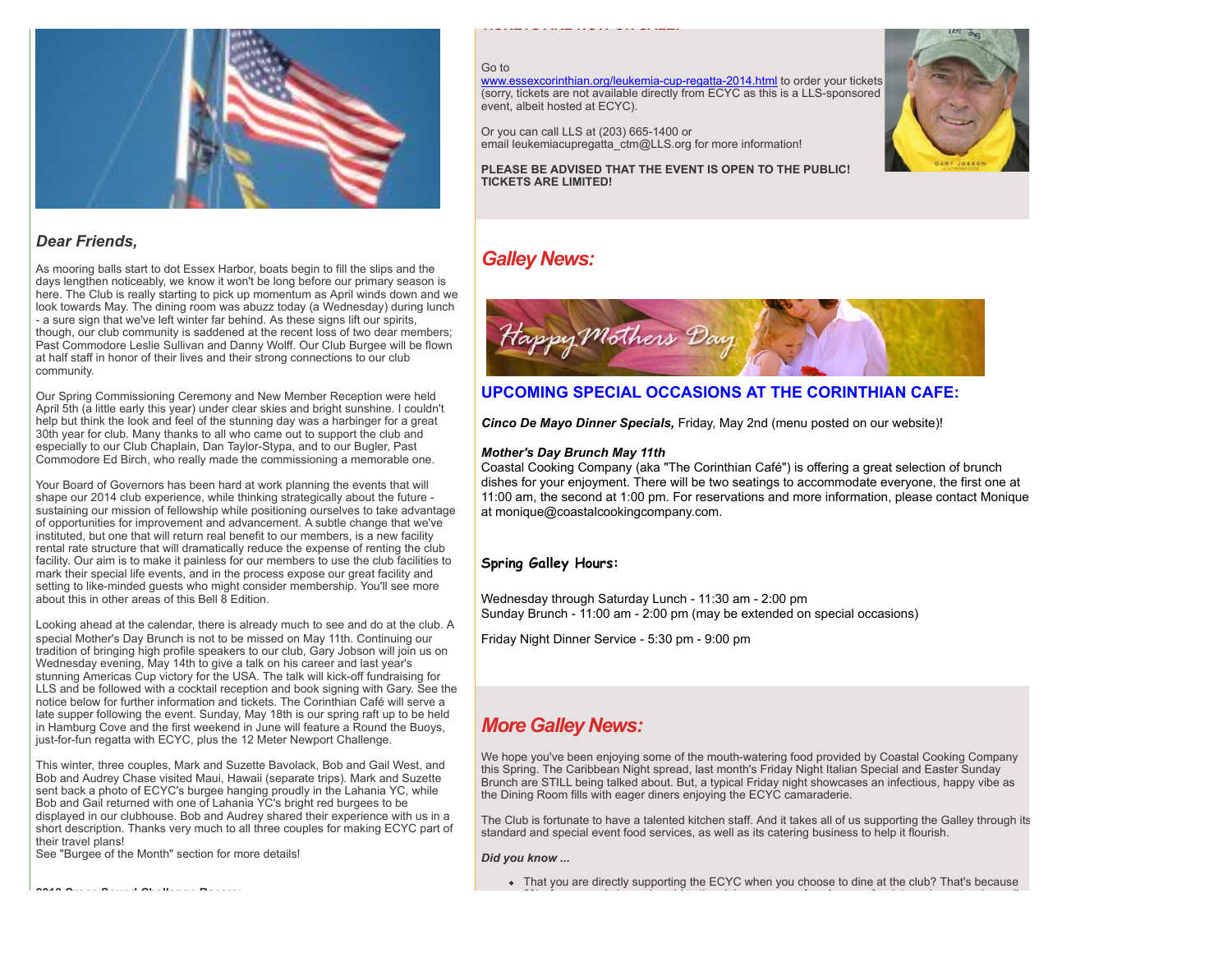#### **2013 Cross Sound Challenge Racers:**

In the event that you have not been contacted directly by Boatpix.com, check their website for wonderful arial shots of your boat and crew on that beautiful afternoon last September. If you would like them to forward large format prints (that you can accept or return), log on, type in the date (September 22, 2013) and the name of your boat. And remember to put the next Cross Sound Challenge in your calendar: September 20th, 2014!

Please support our exciting calendar of upcoming events!! Look forward to seeing you at the Club soon!

Cheers,

# **Tim Brewer**

**Commodore** Essex Corinthian Yacht Club



# OFFSHORE UPDATE

*Our club commissioning ceremony at the beginning of the April officially kicked off the club season, and was particularly important, as it marked the count-down to the 30th anniversary of our establishment! Conditions have improved tremendously in the last four weeks, and the River is beginning to see more traffic than just our courageous Frostbiters! Power- and sailboat owners alike are chomping at the bit, boats are being launched as you read this. This is an exciting time of the year, full of promise and we are all hoping for a great season!* 

#### *Spring Frostbite Series*

Speaking of Frostbiting, the ECYC teams continue to do well in the series, led by Jon Gibbs, our Fleet Captain. Frostbiting continues for one more weekend in May, and we will keep you up to date on the next and final races.

#### *Ideal 18s & Sailing Instruction*



If you are interested in sailing on the club's Ideal 18s, please contact Jon Gibbs to let him know. Please remember that in order to use ECYC's Ideal 18s, you must be approved by the Fleet Captain or one of the authorized club members (Ed Birch, Cindy Gibbs). See Jon's report below for details.

This summer, **Cindy Gibbs** is once again offering a **Ladies' Sailing Class on Monday** 8% of your meal charge is paid to the club as a usage fee. A usage fee (at varying rates depending on the event) is paid for each meal whether served during standing Galley hours, special events, or catered functions.

- That once a month, Coastal Cooking Company is permitted to open a standard Galley meal service to the public? That means you don't need to host a group of guests for them to come enjoy the Galley offerings. These dates change, depending on the Galley requests (St. Patrick's celebration and Easter were both "open" meals this year. Mother's Day Brunch will be the next open seating).
- That members may only bring simple snacks such as vegetable platters, cheese and crackers and nuts when dining at the Club during Galley hours? This is a contractual obligation we have with Coastal Cooking Company.
- That the rental fees charged members and non-members have been significantly reduced and simplified to encourage an increased use of our beautiful facility? These reduced rates are described in a separate column below in this issue of the Bell 8.
- That you can send via email any comments (all are welcome!) to galleyliaison@essexcorinthian.org? This is one of a number of dedicated email addresses recently created for your convenience in sharing your thoughts.

I'm looking forward to seeing you at the club soon. And I promise, you won't want to miss Mother's Day Brunch! Stay tuned for an e-blast with all the information.

### **Hollis Barry**

*Galley Liaison*

All Days

# *New ECYC Rental Rates!*

We want to share our beautiful setting!

To encourage this, and in response to a number of suggestions, the Board of Governors recently agreed to set a new simplified, rental rate schedule for members' and non-members' use of the ECYC dining facilities.

|                                                 | A. MAIN DINING ROOM                                          | Member Rate | <b>Non-Member Rate</b> |
|-------------------------------------------------|--------------------------------------------------------------|-------------|------------------------|
| Winter: Feb 1-April 15                          |                                                              |             |                        |
|                                                 | Mid-week                                                     | \$150       | \$200                  |
|                                                 | Weekend (Sat, Sun & Holidays) \$150                          |             | \$250                  |
| Spring/Fall:<br>April 16-May 31, Oct 15- Dec 30 |                                                              |             |                        |
|                                                 | Mid-week                                                     | \$150       | \$250                  |
|                                                 | Weekend (Sat, Sun & Holidays) \$175<br>Summer: June 1-Oct 14 |             | \$300                  |
|                                                 | Mid-week                                                     | \$150       | \$250                  |
|                                                 | Weekend (Sat, Sun & Holidays) \$200                          |             | \$300                  |
|                                                 |                                                              |             |                        |
|                                                 | <b>B. RIVER ROOM</b>                                         |             |                        |
| All Seasons                                     |                                                              | \$125       | \$150                  |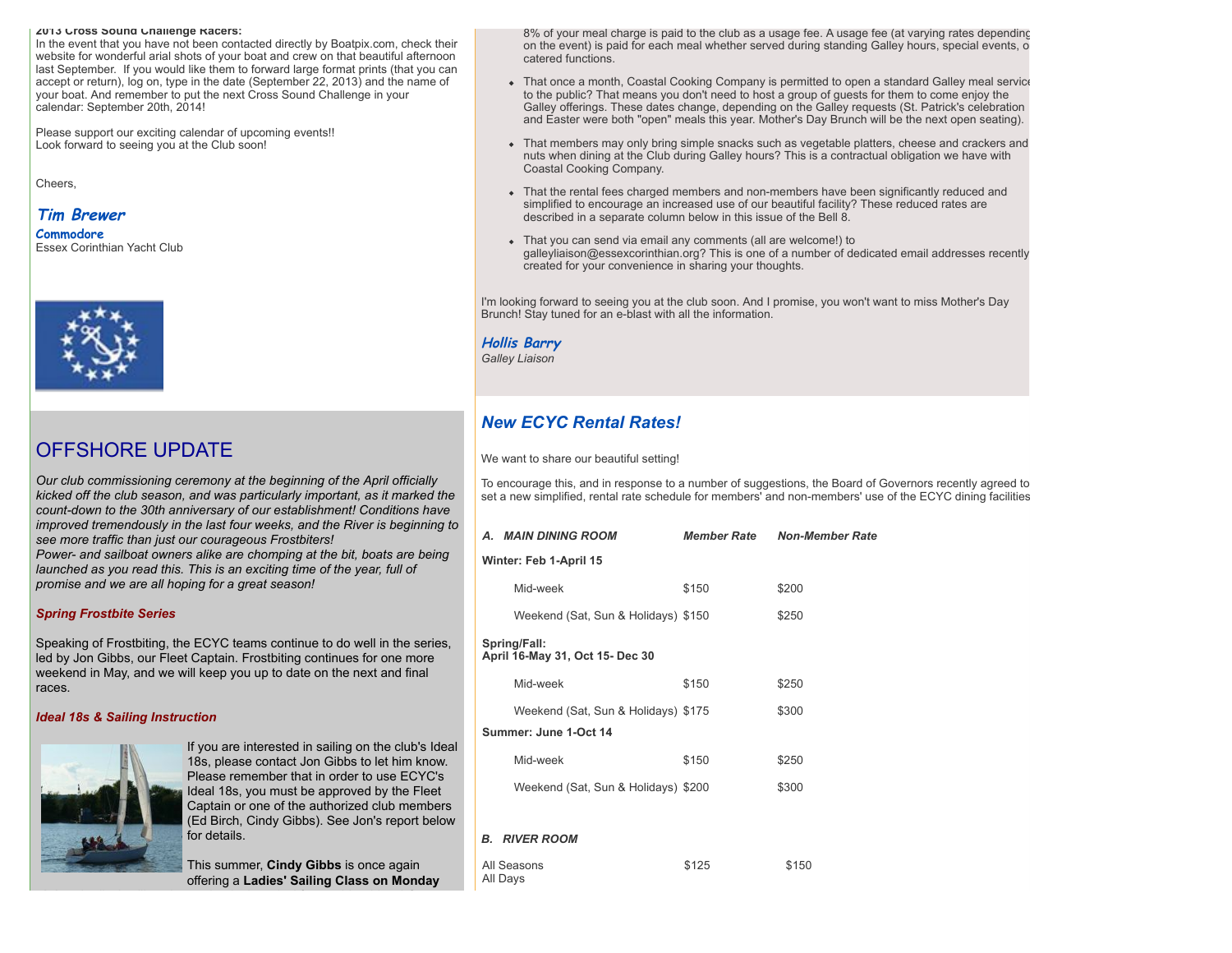**nights**. Ladies' sailing classes begin June 2nd from 5:30-7:30pm! Come join the fun and learn sailing fundamentals aboard our club's Ideal 18s! The class will also allow you to get approved to sail the boats on your own. After sailing snacks and drinks enjoyed by everyone!

*Space is limited so call or email Cindy for details and to sign up!* Email: Cindysgibbs@gmail.com

## *Hamburg Cove Spring Raft-Up*

While it might still be a bit chilly at this very moment, we hope that the weather will get warmer for the first Hamburg Cove raft-up of the season, planned for Sunday, May 18th. We invite anyone with a boat able to enter Hamburg Cove (if you are not familiar with the cove, please speak to someone who is, it is not accessible to boats with deep draft) and raft up on our club mooring! Details to follow soon in a separate E-Blast!



#### *Sailors, Get Ready For The Next Round of Our "Friendlies"!*

**June 7th** is the date for our first "friendly" **Round-The-Buoy Race** in cooperation with EYC!

Get your crews ready (if you have a sailboat) or contact Adam McEwen (Race Committee Chair) or myself if you are looking to crew on any boat affiliated with ECYC. Adam will also be looking for volunteers to help with the logistics of the regatta, as well as Cheryl Arndt, our Entertainment Chair, for assistance with the After-Race-Party, which this year coincides with the Pre-Race-Party for the Annual 12-Meter Challenge (see Terry Stewart's update to the right). The next "Friendly" will be on Sunday, July 13th, followed by the last of the series on Sunday, August 24th, a day after the Leukemia Cup Regatta, which several ECYC boats will be competing in as well.

#### *Leukemia Cup Kick-Off with Gary Jobson*

Just a reminder, May 14th is the date of the Leukemia Cup Kick-Off Celebration at ECYC. Please join us at the get-together with Gary Jobson (cocktails, hors d'oeuvres, lecture and book signing)! See column on right for ticket ordering information!

We are all looking forward to warmer weather and the full-fledged return of boating season at ECYC!

**Ruth Emblin**Rear Commodore



*Note: A refundable \$200 damage deposit is required for all rentals.*

Remember, the ECYC benefits from outside events hosted on-site in two ways: directly through the Galley usage fee and indirectly through the resulting potential to attract new members.

Won't you consider hosting your next special event or encouraging others to host their personal or business gathering at our club?

## *ECYC To Defend 12-Meter Challenge Championship on June 8th*

*Update From Terry Stewart (Immediate Past Commodore):*

Two enterprising crews from ECYC will gather in Newport on Sunday June 8th to sail in the 2014 12 Meter Challenge. Corinthians will crew Columbia, winner of the 1958 America's Cup and last year' winning boat, and American Eagle, an AC contender and a very fast challenger.

Racing with us will be crews from Pettipaug in Weatherly, Baldwin in Heritage, a combined crew from North Cove and the Frostbite YC in Intrepid, and another combined crew from the Thames Yacht Club and Madison Beach Club in Nefertiti.



This year's Challenge will inaugurate a new perpetual trophy, being designed and built by ECYC member Duncan Syme, to be called the "Eastern Connecticut 12 Meter Challenge" Cup. The new name reflects expanded race participation by clubs along the shoreline in addition to our immediate Essex neighbors. The trophy will reside with the winning club for the coming year. As a takeoff on UConn's "Take it Down" (meaning the net) NCAA championship theme, ours is "Bring it Home" (meaning the Cup)!

ECYC crews are reminded to wear the club's navy blue polo with khaki shorts or pants. White or tan ECYC hats are encouraged. All are available through the Ship's Store. Special commemorative 2014 12M Challenge hats are also available. Let Terry Stewart know if you are interested at tgstewart14@comcast.net.

Also, don't forget the Pre Race party at ECYC on Saturday, June 7th at 4:30pm. Please RSVP to Terry.

More information: Terry Stewart tgstewart14@comcast.net Ruth Emblin ruthemblin@gmail.com

# *Burgee of the Month:*

As mentioned in Tim Brewer's update, Mark and Suzette Bavolack, and Bob and Gail West separately visited Maui, Hawaii, this winter. Mark and Suzette snapped a picture of our burgee hanging proudly in the Lahaina YC. Bob and Gail presented us with one of Lahaina YC's bright red burgees to

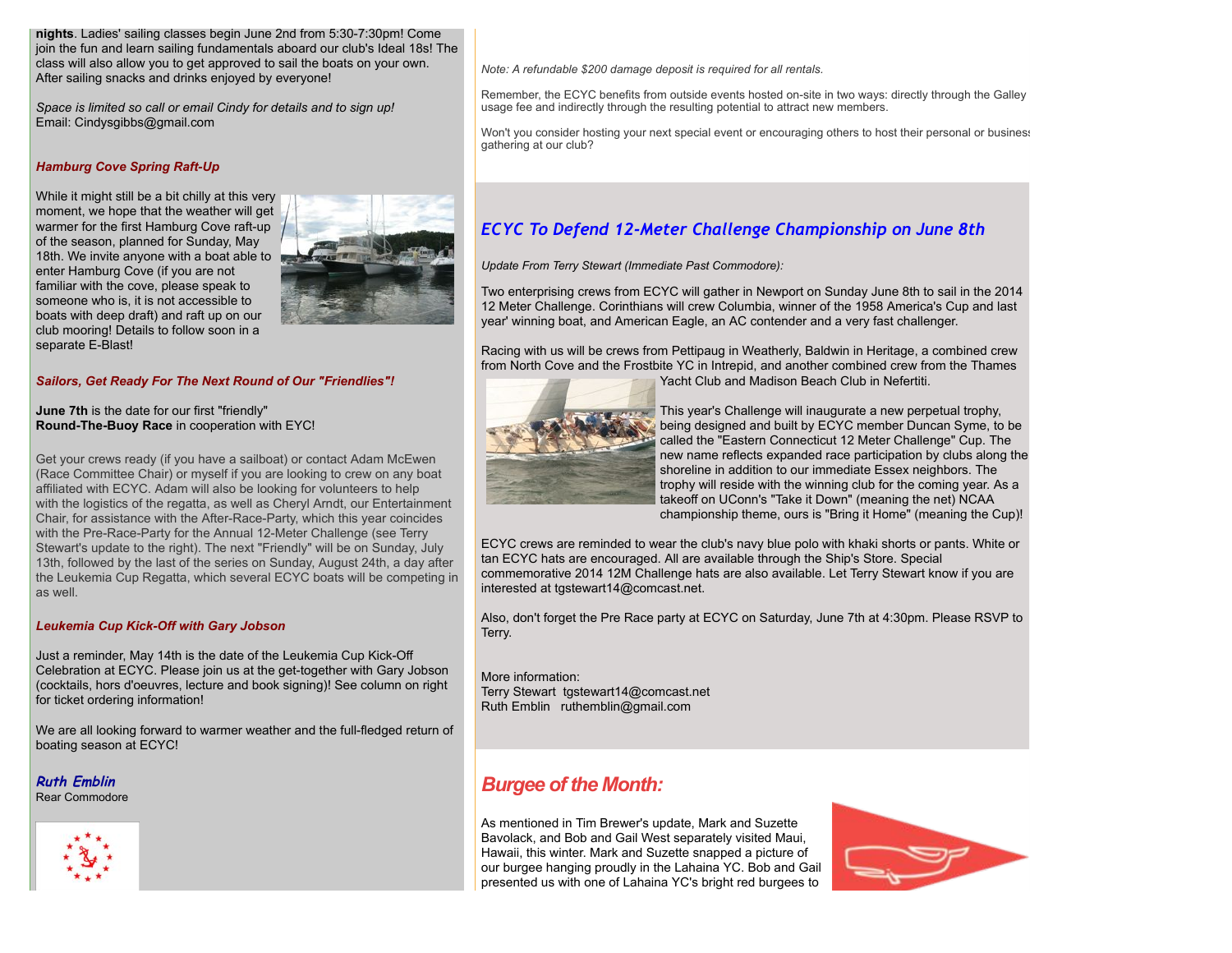## COMMITTEE UPDATES

#### *Race Committee Update:*

Thank you to the members who have agreed to join the Race Committee. I will be calling on you shortly to discuss the upcoming regattas and offshore activities with you.

We will be ramping up our offshore activities in the months to come and hope that you will join us!

Watch for updates in upcoming newsletters, on our new website at [www.essexcorinthian.org](http://r20.rs6.net/tn.jsp?e=001emzWmt_IhciFXI8C8einlwy10vlqjxsfyQ8tP2P4Hg2Nv1Y8vpGu5nY1f9ZN0_gee08PpT5w5YDgXzPFndBOO04QSZqPfIhP-TNbA_PpiT7SEtzDkkJwEA==) and in email communication.

Please feel free to contact me if you have any questions.

Cheers,

**Adam McEwen**

*Race Committee Chair*

Email: amcewen@gdeb.com

## *Waterfront Update:*

Nautilus and Aeolus have treated us better this month, we now have had six straight great weeks of Frostbite racing, often with fresh breezes. Both the sea god's namesake and sister ship Dragonfly have gotten out every week. Bill Albro, Liz Baird, Tim Brewer, Peter Emblin, Cindy and Jon Gibbs, Jeff Going, Nick and Joyce Incerti, Jim Pfeffer, Adam McEwen, and Laurel and Terry Stewart have all contributed to the Corinthian's boat's best season yet! Thanks also to guest Staci Van Solkema, who has been ready to fill in at the last minute anytime. Nautilus sailed one perfect day, both boats have placed in the money, and with one week remaining Nautilus stands in second and Dragonfly in fifth out of seven. The team of Ed Birch and Rob Reichardt are also in striking distance of second or third in the Ideal 18 fleet.

Toby Doyle went undefeated in the Etchells 22 class into week 6, when Bill Robinson made the first to beat him in a race this year, another Corinthan member.

We hope to find more prospects for our teams coming out to sail for E.Y.C. Tuesday or Thursday night racing, E.C.Y.C. Monday Night Ladies Sailing, and other racing events on the river this summer.



One of the Ideal 18s is most often ready for easy off the dock recreational sailing as well. If you haven't yet, sign up to qualify to take one out, and don't forget to sign out before you do!

See you out there,

be displayed in our clubhouse in the very near future. And yet another couple, Bob and Audrey Chase, recently spent time in Hawaii, and also visited the Lahaina YC. A truly popular place! Thanks very much to the Bavolacks, the Wests and the Chases for keeping ECYC in their minds while traveling!

Here is a short review by Bob Chase:

*"Audrey and I recently returned from a three week trip to Hawaii. We were fortunate to visit a few of the islands, among them was Maui. While in Maui, we stayed in an area called Kaanipali, which is on the west coast of Maui, just north of a little town called Lahaina. Needless to say the entire area is beautiful, with mountains to the east, and warm Pacific water on the west. We decided to spend some time in Lahaina one afternoon, and the main street along the waterfront is Front St.*

*We planned to catch dinner after some shopping/sightseeing, but we had no firm plan for a restaurant. We parked our rental car just off Front St., and walked from the lot to the shopping area. When we came out of the side street, the first thing I saw across the street on the west/wate. side was the Lahaina Yacht Club. It had saloon style swinging doors at the entrance, and being a*



*proud member of a yacht club myself, I decided to explore. So I entered the club, scanned the layout, as well as the ceiling rafters from which hung probably a hundred burgees. Just about the first burgee I spied was the ECYC burgee, and at that moment I was challenged by the hostess. I was standing in the bar area, and just beyond were tables for dining, and beyond, the harbor of Lahaina. The club had no back wall, and opened directly to the water, with a spectacular view of the island of Lanai. She asked if I was looking at something I recognized, since I was transfixed by the ECYC burgee, and I said I sure did, since the burgee I was looking at*

*was my club burgee. So she invited me in, I showed her my membership card,whereupon she informed me that I would have all the privileges of a member of the club. I glanced at the menu, consulted with Audrey, and we made a reservation for dinner. Later we returned, and were treated to a great meal, and terrific hospitality. The club has a full bar, and a full staff of waitservice, and by the time we left, there was not a table available. And this was a week night, just a very busy atmosphere. The waitress told me the membership boasted well over a thousand, and that every night was busy. We had a wonderful experience, and I encourage any member traveling to Maui to take advantage of this friendly, and accommodating resource.*"

#### *Did You Know?*

Did you know as a member of the Association of American Yacht Clubs, ECYC members have reciprocal privileges with yacht clubs around the world? Over the past few months, Corinthians have visited and enjoyed the hospitality of clubs ranging from Maui to Grenada with San Francisco to Miami in squeezed in between!

During your next trip, check to see if there is a yacht club around your destination. Check their web site and guidelines for visitors. Calling ahead of time is always recommended. Often yacht clubs are located near the prime waterfront area of your destination but are not crowded centers of actions themselves. Those will galleys have reasonable menus competitive with the local area. Plus the fellowship of a yacht club is hard to beat!

Many require your showing a current club membership card, available from Elaine. Some may require a "letter of introduction", also available from Elaine. Some accept credit cards. Others will bill through to Elaine to be included on your monthly ECYC statement.

Visiting is fun and a great way to make new friends among the locals. *By Terry Stewart, Immediate Past Commodore*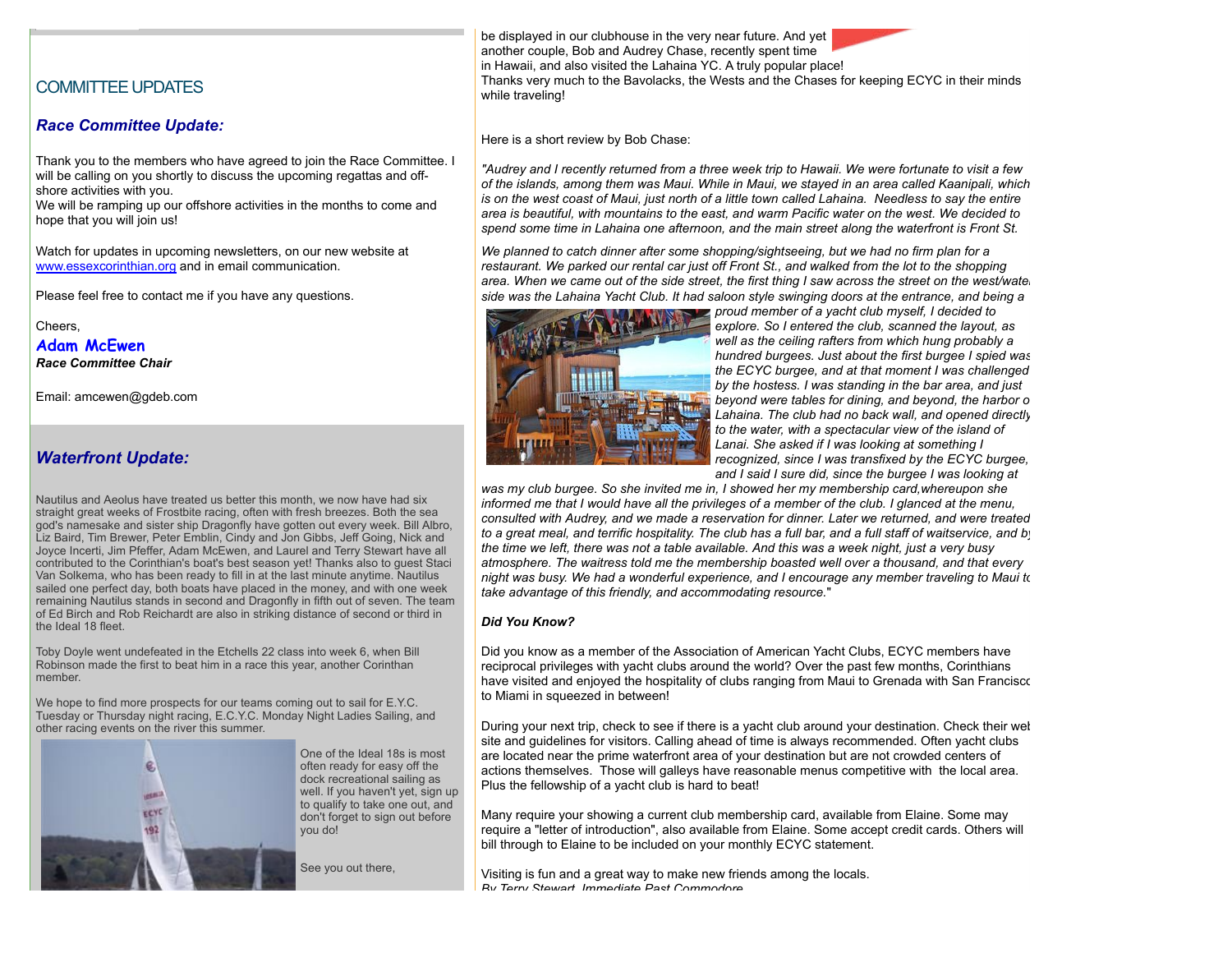

## *MEMBER OF THE MONTH*

## *House Committee Update:*

Sure could use some help. Numerous activities are coming up in May as we prepare for the much anticipated 2014 sailing season. The "to do" list always just seems endless, but to capture the most immediate:

#### **Gardening**

Volunteer(s) to acquire, place, and care for club plants.

#### **Cleaning Services**

Volunteer to assist search for services provider. Ongoing management of services performance & relationship.

#### **Painting of Tables**

10AM Saturday 5/3, 2 hr work session to brush, sand, prime deck tables. Determine location for future spray painting, help to move tables paint day.

#### **Windows**

Clean all windows and frames, possibly during Sat 5/3 10-12 work session.

#### **Power Wash**

Soon to be scheduled power wash of exterior. Power wash of all deck chairs.

#### **A/C Maintenance & Install (June)**

Cleaning filters & units. Install mounting enclosures. Install units.

Additionally, the club is looking for a couple of functional additions, including heavy duty storage area shelving about 6' high by 30", 5',6' and/or 8' wide. An armoire for the river room, exterior corner (6-7'H x 4-6' wide). Adirondack chairs for front deck. Ask any member who may have such items to consider their donation to the benefit of ECYC and its full membership.

A committee has been formed to prepare an overall design for improving the front of the building. Committee members include Ron Noe, Alex Bell, Gary Sharpe, and Jim Simon (yet to confirm). Design will review front entrance, deck, ceiling, railing, lighting, and windows.

Thank you in advance to all members who become a part of the many duties to keep the club looking its best.

#### **Chuck Grusse**

**House Chair**

## *Entertainment Committee Update:*

As the weather slowly improves we are moving forward planning several events for the year, so if this is something you would like to be involved in, please get in touch with me. I would love the input of ideas,suggestions and help. I want this to be YOUR club and for you to enjoy it and

everything is has to offer.

Please call me at 860 227-1363 or

Every month we will highlight a particular member or members who has/have fully embraced the Corinthian Spirit! If you would like to nominate someone for this honor, please send an email with the name and a short description of why your nominee should be listed as the Member of the Month to Ruth Emblin at ruthemblin@gmail,com

The Member of the Month for May 2014 is

#### **Cheryl Arndt**

*Cheryl has taken on her new role of Entertainment Chair with gusto and wasted no time to jump right into everything, even orchestrating events remotely from her winter get-away.* 



*She has a knack for getting "the troops" organized and quickly whips up impromptu events like UCONN game viewing nights in the River Room. With a key assists from Terry Stewart and Coastal Cooking Company, Cheryl is voted MVP for quickly organizing two viewings for the NCAA men's and women's basketball championship games. Husky enthusiasm was at fever*

*pitch. And, with Coastal Cooking Company's yummy pub menu, no one had to miss a moment of the games. The halyards were clanging from the roaring echoing out of the River Room!* 

*Cheryl is always willing to lend a hand even in areas that are not directly related to her position, and she often shares very welcome input. She can be seen circulating the dining room on Friday nights and during events, "working the crowd", welcoming everyone. A heartfelt THANK YOU to Cheryl for her enthusiastic involvement in all things ECYC!*



**Leslie LaCivita Sullivan** of Essex, beloved mother, grandmother, friend and past Commodore of the Essex Corinthian Yacht Club died peacefully early Sunday morning April 13, 2014. Leslie was born July 25, 1941 in Norwood, Massachusetts and grew up there and in Sarasota, FL. While attending Sarasota High School, Leslie trained in the Sarasota Sailor Circus performing on the trapeze. Leslie relocated to Essex in 1963 where she raised her children Jay, Kari, Roger and Eric. She became an active participant in the community and began selling real estate in 1977. Leslie opened her own office the Sullivan Company which was located on Main Street in Essex. She continued her profession in real estate throughout the rest of her life.

Leslie spent many years exploring the Connecticut River with friends aboard her antique wooden Lyman, "Crab". She was a Charter Member of the Essex Corinthian Yacht Club where she became the first woman Commodore in 1993. She served on the Board and numerous committees for 10 years and helped steer the club forward during it's infancy in the 80's. She was not only the first woman Commodore of ECYC but one of very few women Commodores in Yacht Clubs on the entire East Coast.

Leslie spearheaded and saw to its completion the "River Room."



Leslie was not only a Commodore, she was a successful business woman and single mother.



*Leslie's friendly smiling face will be greatly missed by all who knew her. She was not only a*

*friend and leader but an inspiration!*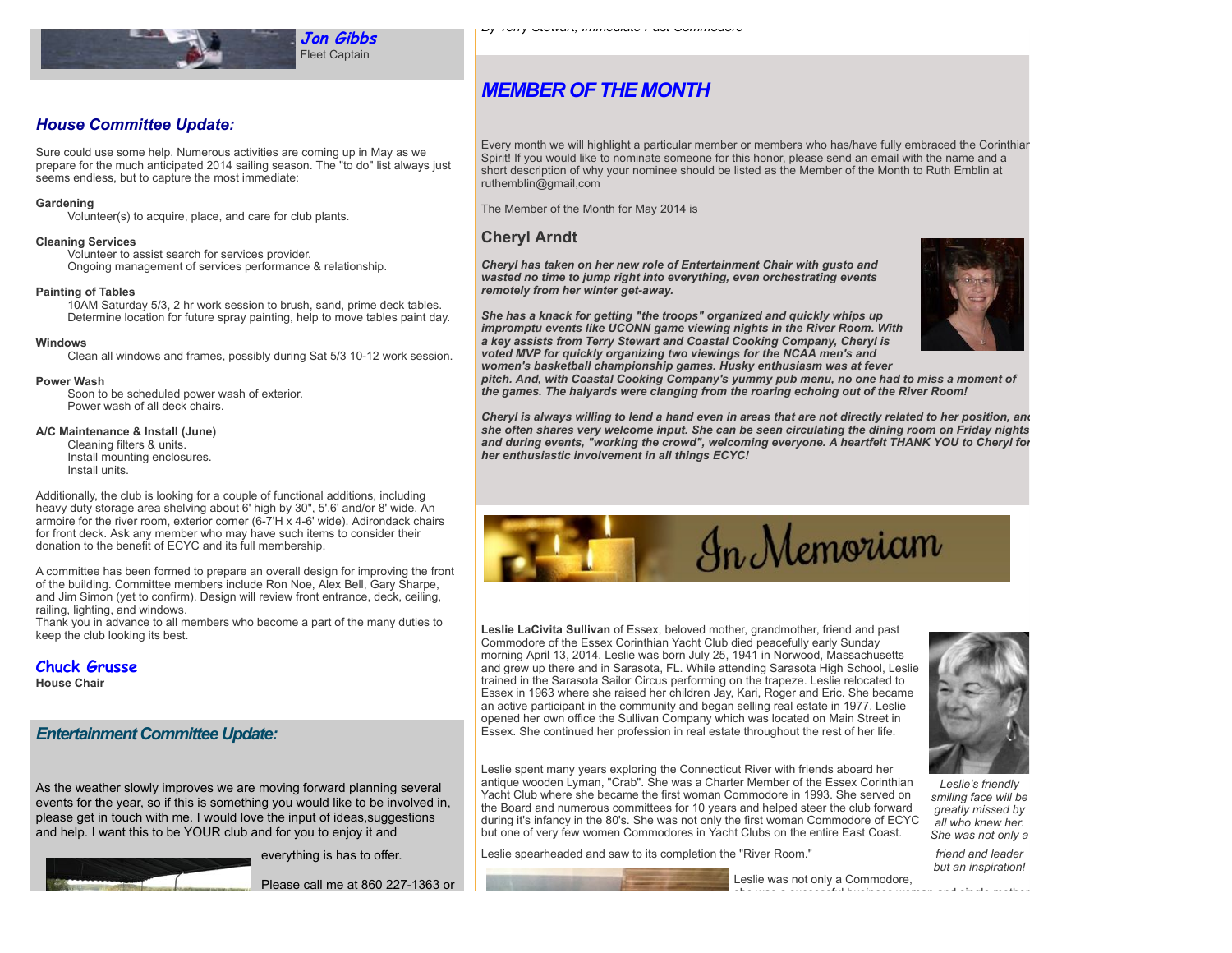

email me at bdtbs@sbcglobal.net.

**Cheryl Arndt Entertainment Chair**

## *Membership Update:*

If you have any friends interested in joining ECYC, please encourage them to visit the club. Membership opportunities are available, and Val will be glad to answer any questions you or they may have!

*For questions, please contact*

**Val Votto Membership Chair** valerie@vottolaw.com

# *Gentlemen, Take Note: Anniversary ECYC Tie Now Available!*



she was a successful business woman and single mother Leslie had a passion for travel and adventure which took her up and down the coast from Maine to Florida. She loved the water, the beach, boating and skiing in Vermont. Any one of these places is where you could find her on the rare occasion when she wasn't working. Every challenge was faced with gusto and her accomplishments were many.

Leslie leaves her four children, her two daughter-in-laws Michelle and Lara and five grandchildren, Brittany, Jenna, Madden, Griffin and Grant. A Memorial Service in Leslie's honor will be held at the First Congregational Church of Essex, 6 Methodist Hill in Essex on Friday, May 16, 2014

*The original "River Room Crew"*

at 10:00 am. Memorial contributions in Leslie's name may be made to the Shoreline Soup Kitchens and Pantries, P.O. Box 804, Essex, CT 06426.

*Obituary courtesy of Kathy Schellens*



*The Essex Corinthian Yacht Club's Bell 8 Newsletter is a monthly publication issued by the Essex Corinthian Yacht Club of Essex, CT.*

For general questions on ECYC please refer to our website at [www.essexcorinthian.org,](http://r20.rs6.net/tn.jsp?e=001emzWmt_IhciFXI8C8einlwy10vlqjxsfyQ8tP2P4Hg2Nv1Y8vpGu5nY1f9ZN0_gee08PpT5w5YDgXzPFndBOO04QSZqPfIhP-TNbA_PpiT7SEtzDkkJwEA==) email us at [ecyc@essexcyc.org](mailto:ecyc@essexcyc.org), or snail-mail to Essex Corinthian Yacht Club PO Box 759 - Essex, CT 06426 Telephone: (860) 767-3239

Find us on Facebook at: [www.facebook.com/EssexCorinthianYachtClub](http://r20.rs6.net/tn.jsp?e=001emzWmt_IhciFXI8C8einlwy10vlqjxsfyQ8tP2P4Hg2Nv1Y8vpGu5nY1f9ZN0_gee08PpT5w5YDS-xqoxSO2t8plXH4QTMciUaZq2F7nrCUOQ6p3FBoHoffYmnA8T05n3jnNZdHcNTM=)

*Please note that schedules may change at any time without prior notice. ECYC and the editor are not responsible for any errors or inaccuracies derived from information provided by third parties.*



**The Ship's Store is pleased to present our new Anniversary Tie! It is a replica based on the original Corinthian tie from 30 years ago.** The new tie sells for \$45 and is now available at the Ship's Store or by contacting Jean Brewer.

The Ship's Store not only sells burgees, there are vests, scarves,

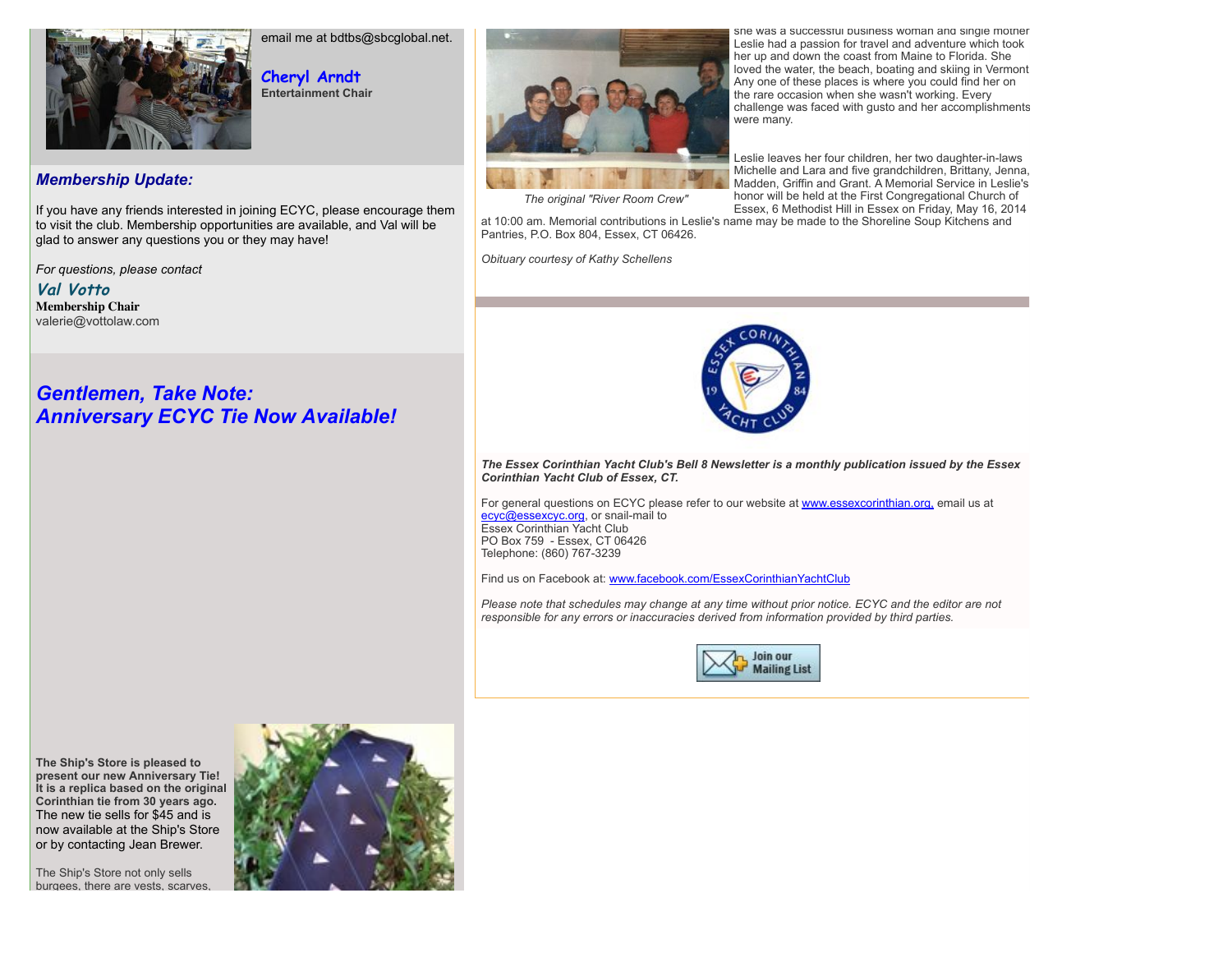burgees, there are vests, scarves, ties, polos, tees, sweaters, windshirts, etc., etc., etc., all waiting for you to show your Corinthian Spirit!

And if you want to add some Corinthian Spirit to your evenings at the club, check out the etched wine and drinks glasses. Toast your friends in style!



See Jean Brewer at the Ship's Store for all the new items she has added to the store's selection and check back frequently for any *special offers!*

# *Hope you had a great Earth Day 2014!*

Since we are a BYOB club, and most members tote their wine, beer or liquor in for enjoyment with a great dinner (or even brunch or lunch) at The Corinthian Cafe, please don't forget to recycle glass and plastic bottles as well as aluminum cans in the appropriate receptacle behind the "bar" in the Dining Room! Thank you!

PS: Green Tip of the Month will return in June!



*SHOP AT ECYC!* A new season means the need for new ECYC togs! Come stop by and see what's new at the Ship's Store! Men's Anniversary Ties now in stock, \$45 each New plush men's and women's vests have arrived! Drinkware, scarves, belts, burgees, sportswear, ties and more...

#### **[Forward this email](http://ui.constantcontact.com/sa/fwtf.jsp?llr=sxskahdab&m=1102968081138&ea=ecyc@essexcyc.org&a=1117218938219&id=preview)**



SafeUnsubscribe

This email was sent to [ecyc@essexcyc.org](mailto:ecyc@essexcyc.org) by ecyc@essexcyc.org [Update Profile/Email Address](http://visitor.constantcontact.com/do?p=oo&mse=001HTk7N6nZumIXBlK9dt_em0_XaqyKnn-avxE5bGzuJwZDdfXsvzzz3g%3D%3D&t=001eR6f6Qmr_AgF3y4nW5XNkA%3D%3D&l=001FCSs65SMrsI%3D&id=001b-xBWU3VMkeuB11ohlrQ8Ff28NY12zc0&llr=sxskahdab) | Instant removal with [SafeUnsubscribe](http://visitor.constantcontact.com/do?p=un&mse=001HTk7N6nZumIXBlK9dt_em0_XaqyKnn-avxE5bGzuJwZDdfXsvzzz3g%3D%3D&t=001eR6f6Qmr_AgF3y4nW5XNkA%3D%3D&l=001FCSs65SMrsI%3D&id=001b-xBWU3VMkeuB11ohlrQ8Ff28NY12zc0&llr=sxskahdab)™ | [Privacy Policy](https://ui.constantcontact.com/roving/CCPrivacyPolicy.jsp?id=preview).